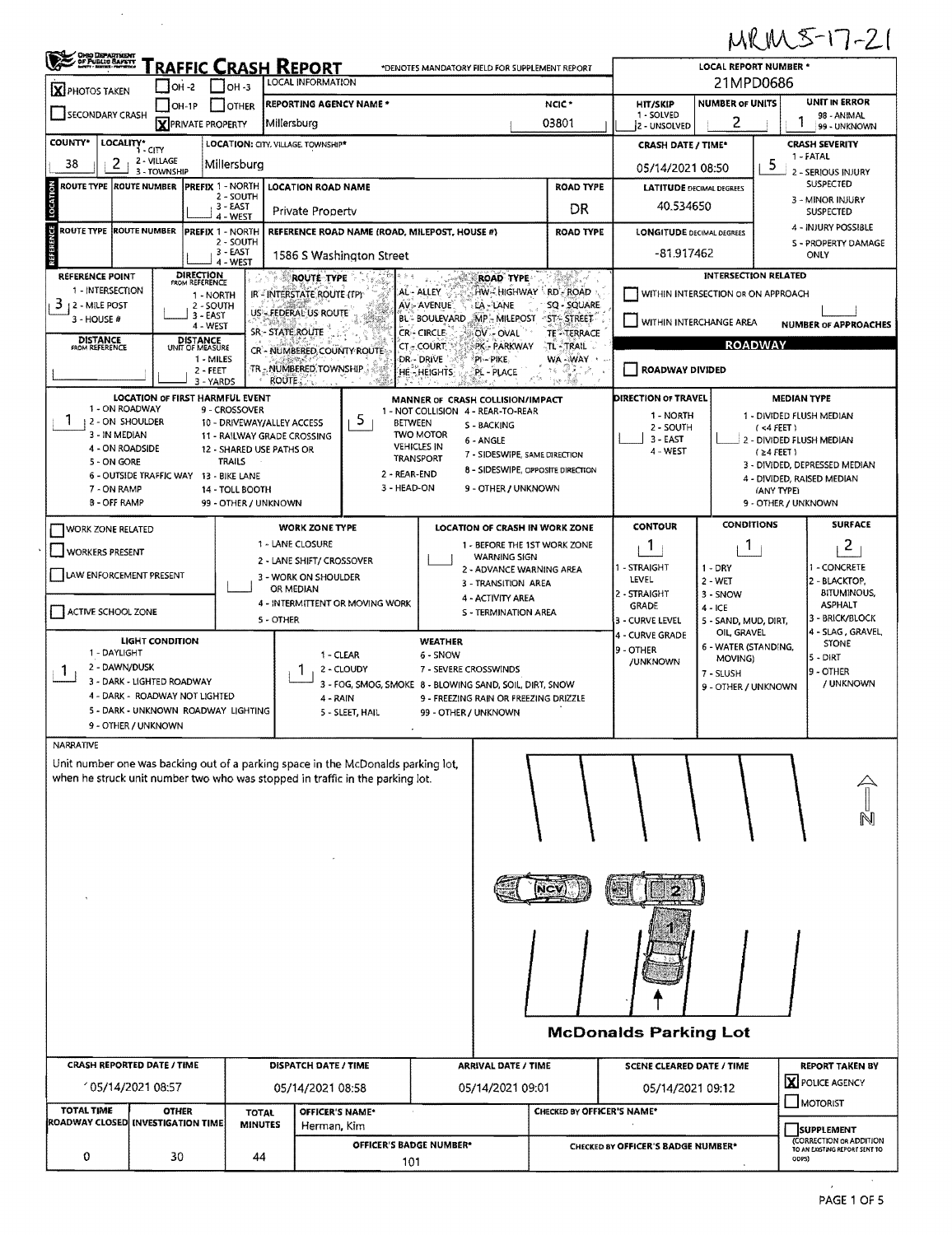| <b>OHOO DEPARTMENT</b><br>OF PUBLIC BAFTY |                                                                                                           |                                                           |                           |                                                                        |                                                              |                                                         |                                                                                    | <b>LOCAL REPORT NUMBER</b>                              |                                                           |                                |  |  |  |
|-------------------------------------------|-----------------------------------------------------------------------------------------------------------|-----------------------------------------------------------|---------------------------|------------------------------------------------------------------------|--------------------------------------------------------------|---------------------------------------------------------|------------------------------------------------------------------------------------|---------------------------------------------------------|-----------------------------------------------------------|--------------------------------|--|--|--|
|                                           |                                                                                                           |                                                           |                           |                                                                        |                                                              |                                                         |                                                                                    |                                                         | 21MPD0686                                                 |                                |  |  |  |
| UNIT#                                     | <b>OWNER NAME: LAST, FIRST, MIDDLE (CI SAME AS DRIVER)</b>                                                |                                                           |                           |                                                                        |                                                              |                                                         | OWNER PHONE; INCLUDE AREA CODE (E) SAME AS DRIVER)                                 |                                                         | DAMAGE                                                    |                                |  |  |  |
| Л                                         | HERSHBERGER, ANDREW, L                                                                                    |                                                           |                           |                                                                        |                                                              | 330-897-0016                                            |                                                                                    |                                                         | DAMAGE SCALE                                              |                                |  |  |  |
|                                           | OWNER ADDRESS: STREET, CITY, STATE, ZIP ( C) SAME AS DRIVERY                                              |                                                           |                           |                                                                        |                                                              |                                                         |                                                                                    | 1 - NONE                                                | 3 - FUNCTIONAL DAMAGE                                     |                                |  |  |  |
|                                           | 124 GAUSE DRIVE, BALTIC, OH, 43804                                                                        |                                                           |                           |                                                                        | COMMERCIAL CARRIER PHONE: INCLUDE AREA CODE                  |                                                         |                                                                                    | 2 - MINOR DAMAGE<br>4 - DISABLING DAMAGE<br>9 - UNKNOWN |                                                           |                                |  |  |  |
|                                           | COMMERCIAL CARRIER: NAME ADDRESS, CITY, STATE, ZIP                                                        |                                                           |                           |                                                                        |                                                              |                                                         |                                                                                    | DAMAGED AREA(S)                                         |                                                           |                                |  |  |  |
|                                           | LP STATE LICENSE PLATE #                                                                                  |                                                           |                           | <b>VEHICLE IDENTIFICATION #</b>                                        |                                                              | <b>VEHICLE YEAR</b>                                     | <b>VEHICLE MAKE</b>                                                                |                                                         | INDICATE ALL THAT APPLY                                   |                                |  |  |  |
| HTY1298<br>OН<br>3GCPKSEAOBG219724        |                                                                                                           |                                                           |                           |                                                                        |                                                              | 2011                                                    | <b>CHEVROLET</b>                                                                   |                                                         |                                                           |                                |  |  |  |
| <b>X</b> <sup>INSURANCE</sup>             | <b>INSURANCE COMPANY</b>                                                                                  |                                                           | <b>INSURANCE POLICY #</b> |                                                                        | <b>COLOR</b>                                                 | <b>VEHICLE MODEL</b>                                    |                                                                                    |                                                         |                                                           |                                |  |  |  |
|                                           | <b>FARMERS</b>                                                                                            |                                                           | 186995441                 |                                                                        |                                                              | GRY                                                     | <b>SILVERADO</b>                                                                   |                                                         |                                                           |                                |  |  |  |
| COMMERCIAL                                | <b>TYPE OF USE</b><br>GOVERNMENT                                                                          | IN EMERGENCY                                              |                           | US DOT#                                                                |                                                              | TOWED BY: COMPANY NAME                                  |                                                                                    |                                                         |                                                           |                                |  |  |  |
| INTERLOCK                                 |                                                                                                           | <b>RESPONSE</b><br># OCCUPANTS                            |                           | VEHICLE WEIGHT GVWR/GCWR                                               |                                                              | <b>HAZARDOUS MATERIAL</b><br><b>MATERIAL</b>            |                                                                                    |                                                         |                                                           |                                |  |  |  |
| <b>DEVICE</b><br>EQUIPPED                 | <b>HIT/SKIP UNIT</b>                                                                                      |                                                           |                           | $1 - 510K$ LBS.<br>2 - 10.001 - 26K LBS.                               |                                                              | CLASS <sup>#</sup><br>RELEASED                          | PLACARD ID#                                                                        |                                                         |                                                           |                                |  |  |  |
|                                           |                                                                                                           |                                                           |                           | 3 - > 26K LBS.                                                         |                                                              | PLACARD                                                 |                                                                                    |                                                         |                                                           |                                |  |  |  |
|                                           | 1 - PASSENGER CAR<br>2 - PASSENGER VAN                                                                    | 6 - VAN (9-15 SEATS)<br>7 - MOTORCYCLE 2-WHEELED          |                           | 12 - GOLF CART<br>13 - SNOWMOBILE                                      |                                                              | 18 - LIMO (LIVERY VEHICLE)<br>19 - BUS (16+ PASSENGERS) | 23 - PEDESTRIAN/SKATER<br>24 - WHEELCHAIR (ANY TYPE)                               |                                                         |                                                           |                                |  |  |  |
|                                           | (MINIVAN)<br>UNIT TYPE 3 - SPORT UTILITY                                                                  | 8 - MOTORCYCLE 3-WHEELED<br>9 - AUTOCYCLE                 |                           | 14 - SINGLE UNIT<br><b>TRUCK</b>                                       | 20 - OTHER VEHICLE                                           |                                                         | 25 - OTHER NON-MOTORIST                                                            |                                                         |                                                           |                                |  |  |  |
|                                           | VEHICLE                                                                                                   | 10 - MOPED OR MOTORIZED                                   |                           | 15 - SEMI-TRACTOR                                                      | 21 - HEAVY EQUIPMENT                                         | 22 - ANIMAL WITH RIDER OR                               | 26 - BICYCLE<br>27 - TRAIN                                                         |                                                         |                                                           |                                |  |  |  |
|                                           | 4-PICK UP<br>S - CARGO VAN                                                                                | <b>BICYCLE</b><br>11 - ALL TERRAIN VEHICLE                |                           | 16 - FARM EQUIPMENT<br>17 - MOTORHOME                                  |                                                              | ANIMAL-DRAWN VEHICLE                                    | 99 - UNKNOWN OR HIT/SKIP                                                           |                                                         |                                                           |                                |  |  |  |
|                                           | (ATV/UTV)<br># OF TRAILING UNITS                                                                          |                                                           |                           |                                                                        |                                                              |                                                         |                                                                                    | 12                                                      |                                                           | 12                             |  |  |  |
| VEHICLE                                   | WAS VEHICLE OPERATING IN AUTONOMOUS                                                                       |                                                           |                           | 0 - NO AUTOMATION                                                      |                                                              | 3 - CONDITIONAL AUTOMATION 9 - UNKNOWN                  |                                                                                    |                                                         |                                                           | 12                             |  |  |  |
|                                           | MODE WHEN CRASH OCCURRED?                                                                                 |                                                           | 0                         | 1 - DRIVER ASSISTANCE                                                  |                                                              | 4 - HIGH AUTOMATION                                     |                                                                                    |                                                         |                                                           |                                |  |  |  |
|                                           | -YES 2-NO 9-OTHER/UNKNOWN                                                                                 |                                                           |                           | AUTONOMOUS 2 - PARTIAL AUTOMATION 5 - FULL AUTOMATION                  |                                                              |                                                         |                                                                                    |                                                         | s                                                         |                                |  |  |  |
|                                           | 1 - NONE                                                                                                  | 6 - BUS - CHARTER/TOUR                                    | <b>MODE LEVEL</b>         | $11 - FIRE$                                                            | 16 - FARM                                                    |                                                         | 21 - MAIL CARRIER                                                                  |                                                         |                                                           |                                |  |  |  |
|                                           | $2 - TAX$                                                                                                 | 7 - BUS - INTERCITY                                       |                           | 12 - MILITARY                                                          |                                                              | 17 - MOWING                                             | 99 - OTHER / UNKNOWN                                                               |                                                         |                                                           |                                |  |  |  |
| <b>SPECIAL</b>                            | 3 - ELECTRONIC RIDE<br><b>SHARING</b>                                                                     | 8 - BUS - SHUTTLE<br>9 - BUS - OTHER                      |                           | 13 - POLICE                                                            |                                                              | 18 - SNOW REMOVAL<br>19 - TOWING                        |                                                                                    |                                                         |                                                           |                                |  |  |  |
|                                           | 14 - PUBLIC UTILITY<br><b>FUNCTION 4 - SCHOOL TRANSPORT</b><br>10 - AMBULANCE<br>15 - CONSTRUCTION EQUIP. |                                                           |                           |                                                                        |                                                              |                                                         |                                                                                    |                                                         |                                                           |                                |  |  |  |
|                                           | S - BUS - TRANSIT/COMMUTER                                                                                |                                                           |                           |                                                                        |                                                              | PATROL                                                  |                                                                                    |                                                         |                                                           |                                |  |  |  |
|                                           | 1 - NO CARGO BODY TYPE<br>/ NOT APPLICABLE                                                                | 4 - LOGGING<br>S - INTERMODAL                             |                           | 7 - GRAIN/CHIPS/GRAVEL<br>8 - POLE                                     | 11 - DUMP                                                    | 12 - CONCRETE MIXER                                     | 99 - OTHER / UNKNOWN                                                               |                                                         |                                                           |                                |  |  |  |
| CARGO                                     | 2 - BUS<br>3 - VEHICLE TOWING                                                                             | CONTAINER CHASSIS<br>6 - CARGOVAN                         |                           | 9 - CARGO TANK                                                         |                                                              | 13 - AUTO TRANSPORTER                                   |                                                                                    |                                                         | g                                                         |                                |  |  |  |
| <b>BODY</b><br>TYPE                       | ANOTHER MOTOR VEHICLE                                                                                     | /ENCLOSED BOX                                             |                           | 10 - FLAT BED                                                          |                                                              | 14 - GARBAGE/REFUSE                                     |                                                                                    |                                                         |                                                           |                                |  |  |  |
|                                           | 1 - TURN SIGNALS                                                                                          | 4 - BRAKES                                                |                           | 7 - WORN OR SLICK TIRES                                                |                                                              | 9 - MOTOR TROUBLE                                       | 99 - OTHER / UNKNOWN                                                               |                                                         |                                                           |                                |  |  |  |
| <b>VEHICLE</b>                            | 2 - HEAD LAMPS<br>3 - TAIL LAMPS                                                                          | S - STEERING<br>6 - TIRE BLOWOUT                          |                           | <b>B - TRAILER EQUIPMENT</b><br>DEFECTIVE                              |                                                              | 10 - DISABLED FROM PRIOR<br><b>ACCIDENT</b>             |                                                                                    |                                                         |                                                           |                                |  |  |  |
| <b>DEFECTS</b>                            |                                                                                                           |                                                           |                           |                                                                        |                                                              |                                                         |                                                                                    | X-NO DAMAGE[0]                                          | J- UNDERCARRIAGE [ 14 ]                                   |                                |  |  |  |
|                                           | 1 - INTERSECTION -<br>MARKED CROSSWALK                                                                    | 4 - MIDBLOCK -<br>MARKED CROSSWALK                        |                           | 7 - SHOULDER/ROADSIDE                                                  |                                                              | 10 - DRIVEWAY ACCESS<br>11 - SHARED USE PATHS           | 99 - OTHER / UNKNOWN                                                               | $\Box$ -TOP [ 13 ]                                      | $\Box$ - ALL AREAS [ 15 ]                                 |                                |  |  |  |
| NON-                                      | 2 - INTERSECTION -<br><b>UNMARKED CROSSWALK</b>                                                           | S - TRAVEL LANE -                                         |                           | <b>8 - SIDEWALK</b><br>9 - MEDIAN/CROSSING                             |                                                              | OR TRAILS                                               |                                                                                    |                                                         |                                                           |                                |  |  |  |
| <b>MOTORIST</b><br>LOCATION               | 3 - INTERSECTION - OTHER                                                                                  | OTHER LOCATION<br><b>6 - BICYCLE LANE</b>                 |                           | <b>ISLAND</b>                                                          |                                                              | 12 - FIRST RESPONDER<br>AT INCIDENT SCENE               |                                                                                    |                                                         | - UNIT NOT AT SCENE [ 16 ]                                |                                |  |  |  |
|                                           | 1 - NON-CONTACT                                                                                           | 1 - STRAIGHT AHEAD<br>2 - BACKING                         |                           | 9 - LEAVING TRAFFIC<br>LANE                                            |                                                              | WALKING, RUNNING,<br>JOGGING, PLAYING                   | 21 - STANDING OUTSIDE<br>DISABLED VEHICLE                                          |                                                         | <b>INITIAL POINT OF CONTACT</b>                           |                                |  |  |  |
| 3                                         | 2 - NON-COLLISION<br>2                                                                                    | 3 - CHANGING LANES                                        |                           | 10 - PARKED                                                            |                                                              | 16 - WORKING                                            | 99 - OTHER / UNKNOWN                                                               | 0 - NO DAMAGE                                           | 14 - UNDERCARRIAGE                                        |                                |  |  |  |
| <b>ACTION</b>                             | 3 - STRIKING                                                                                              | 4 - OVERTAKING/PASSING<br>PRE-CRASH 5 - MAKING RIGHT TURN |                           | 11 - SLOWING OR STOPPED<br>IN TRAFFIC                                  |                                                              | 17 - PUSHING VEHICLE<br>18 - APPROACHING OR             |                                                                                    | 6                                                       | 1-12 - REFER TO UNIT 15 - VEHICLE NOT AT SCENE<br>DIAGRAM |                                |  |  |  |
|                                           | 4 - STRUCK<br>S - BOTH STRIKING                                                                           | ACTIONS 6 - MAKING LEFT TURN<br>7 - MAKING U-TURN         |                           | 12 - DRIVERLESS<br>13 - NEGOTIATING A CURVE                            | 99 - UNKNOWN<br>LEAVING VEHICLE<br>13 - TOP<br>19 - STANDING |                                                         |                                                                                    |                                                         |                                                           |                                |  |  |  |
|                                           | <b>&amp; STRUCK</b>                                                                                       | 8 - ENTERING TRAFFIC                                      |                           | 14 - ENTERING OR CROSSING                                              |                                                              | 20 - OTHER NON-MOTORIST                                 |                                                                                    |                                                         |                                                           |                                |  |  |  |
|                                           | 9 - OTHER / UNKNOWN<br>1 - NONE                                                                           | LANE                                                      |                           | SPECIFIED LOCATION<br>B - FOLLOWING TOO CLOSE 13 - IMPROPER START FROM |                                                              |                                                         | 18 - OPERATING DEFECTIVE 23 - OPENING DOOR INTO                                    | <b>TRAFFICWAY FLOW</b>                                  | TRAFFIC<br>TRAFFIC CONTROL                                |                                |  |  |  |
|                                           | 2 - FAILURE TO YIELD<br>3 - RAN RED LIGHT                                                                 | /ACDA<br>9 - IMPROPER LANE                                |                           | A PARKED POSITION<br>14 - STOPPED OR PARKED                            |                                                              | EQUIPMENT<br>19 - LOAD SHIFTING                         | ROADWAY<br>99 - OTHER IMPROPER                                                     | 1 - ONE-WAY                                             | 1 - ROUNDABOUT 4 - STOP SIGN                              |                                |  |  |  |
| 12                                        | 4 - RAN STOP SIGN                                                                                         | CHANGE                                                    |                           | ILLEGALLY                                                              |                                                              | /FALLING/SPILLING                                       | <b>ACTION</b>                                                                      | 2 - TWO-WAY<br>ı                                        | 2 - SIGNAL<br>6                                           | S - YIELD SIGN                 |  |  |  |
|                                           | S - UNSAFE SPEED<br>CONTRIBUTING 6 - IMPROPER TURN                                                        | 10 - IMPROPER PASSING<br>11 - DROVE OFF ROAD              |                           | 15 - SWERVING TO AVOID<br>16 - WRONG WAY                               |                                                              | 20 - IMPROPER CROSSING<br>21 - LYING IN ROADWAY         |                                                                                    |                                                         | 3 - FLASHER                                               | 6 - NO CONTROL                 |  |  |  |
|                                           | CIRCUMSTANCES 7 - LEFT OF CENTER                                                                          | 12 - IMPROPER BACKING                                     |                           | 17 - VISION OBSTRUCTION                                                |                                                              | 22 - NOT DISCERNIBLE                                    |                                                                                    | # OF THROUGH LANES<br>ON ROAD                           | <b>RAIL GRADE CROSSING</b>                                |                                |  |  |  |
| <b>SEQUENCE OF EVENTS</b>                 |                                                                                                           |                                                           |                           |                                                                        |                                                              |                                                         |                                                                                    |                                                         | 1 - NOT INVLOVED<br>2 - INVOLVED-ACTIVE CROSSING          |                                |  |  |  |
|                                           | 1 - OVERTURN/ROLLOVER                                                                                     | men me garmer (jing<br>7 - SEPARATION OF UNITS            |                           | <b>EVENTS</b><br>12 - DOWNHILL RUNAWAY                                 |                                                              | 19 - ANIMAL -OTHER                                      | iya ng separa nama sa mai - sa gastangga signipasa jiri<br>23 - STRUCK BY FALLING, | 1                                                       | 3 - INVOLVED-PASSIVE CROSSING                             |                                |  |  |  |
| 20                                        | 2 - FIRE/EXPLOSION                                                                                        | <b>8 - RAN OFF ROAD RIGHT</b>                             |                           | 13 - OTHER NON-COLLISION 20 - MOTOR VEHICLE IN                         |                                                              |                                                         | SHIFTING CARGO OR<br>ANYTHING SET IN                                               |                                                         | UNIT / NON-MOTORIST DIRECTION                             |                                |  |  |  |
|                                           | 3 - IMMERSION<br>4 - JACKKNIFE                                                                            | 9 - RAN OFF ROAD LEFT<br>10 - CROSS MEDIAN                |                           | 14 - PEDESTRIAN<br>15 - PEDALCYCLE                                     |                                                              | TRANSPORT<br>21 - PARKED MOTOR                          | <b>MOTION BY A MOTOR</b>                                                           |                                                         | 1 - NORTH                                                 | <b>S-NORTHEAST</b>             |  |  |  |
|                                           | S - CARGO / EQUIPMENT<br>LOSS OR SHIFT                                                                    | 11 - CROSS CENTERLINE -<br>OPPOSITE DIRECTION             |                           | 16 - RAILWAY VEHICLE<br>17 - ANIMAL - FARM                             |                                                              | <b>VEHICLE</b><br>22 - WORK ZONE                        | VEHICLE<br>24 - OTHER MOVABLE                                                      |                                                         | 2 - SOUTH                                                 | 6 - NORTHWEST                  |  |  |  |
|                                           | 6 - EQUIPMENT FAILURE                                                                                     | OF TRAVEL                                                 |                           | 18 - ANIMAL - DEER                                                     |                                                              | MAINTENANCE<br>EQUIPMENT                                | OBJECT                                                                             | $F_{ROM}$ 2<br>TO I                                     | $3 - EAST$<br>4 - WEST                                    | 7 - SOUTHEAST<br>8 - SOUTHWEST |  |  |  |
|                                           | ar maramandada                                                                                            |                                                           |                           | COLLISION WITH FIXED OBJECT - STRUCK.                                  |                                                              |                                                         |                                                                                    |                                                         |                                                           | 9 - OTHER / UNKNOWN            |  |  |  |
|                                           | 25 - IMPACT ATTENUATOR<br>/ CRASH CUSHION                                                                 | 31 - GUARDRAIL END<br>32 - PORTA8LE BARRIER               |                           | 38 - OVERHEAD SIGN POST<br>39 - LIGHT / LUMINARIES                     | 46 - FENCE                                                   | 45 - EMBANKMENT                                         | <b>S2 - BUILDING</b><br>53 - TUNNEL                                                | <b>UNIT SPEED</b>                                       | DETECTED SPEED                                            |                                |  |  |  |
|                                           | 26 - BRIDGE OVERHEAD<br><b>STRUCTURE</b>                                                                  | 33 - MEDIAN CABLE BARRIER<br>34 - MEDIAN GUARDRAIL        |                           | <b>SUPPORT</b><br>40 - UTILITY POLE                                    | 4B - TREE                                                    | 47 - MAILBOX                                            | 54 - OTHER FIXED<br>OBJECT                                                         |                                                         |                                                           |                                |  |  |  |
|                                           | 27 - BRIDGE PIER OR<br><b>ABUTMENT</b>                                                                    | <b>BARRIER</b><br>35 - MEDIAN CONCRETE                    |                           | 41 - OTHER POST, POLE<br>OR SUPPORT                                    |                                                              | 49 - FIRE HYDRANT<br>50 - WORK ZONE                     | 99 - OTHER / UNKNOWN                                                               |                                                         |                                                           | 1 - STATED / ESTIMATED SPEED   |  |  |  |
|                                           | 28 - BRIDGE PARAPET                                                                                       | <b>BARRIER</b>                                            |                           | 42 - CULVERT                                                           |                                                              | MAINTENANCE<br>EQUIPMENT                                |                                                                                    |                                                         | 2 - CALCULATED / EDR                                      |                                |  |  |  |
|                                           | 29 - BRIDGE RAIL<br>30 - GUARDRAIL FACE                                                                   | 36 - MEDIAN OTHER BARRIER<br>37 - TRAFFIC SIGN POST       |                           | 43 - CURB<br>44 - DITCH                                                | S1 - WALL                                                    |                                                         |                                                                                    | <b>POSTED SPEED</b>                                     | 3 - UNDETERMINED                                          |                                |  |  |  |
|                                           | FIRST HARMFUL EVENT                                                                                       |                                                           |                           | <b>MOST HARMFUL EVENT</b>                                              |                                                              |                                                         |                                                                                    |                                                         |                                                           |                                |  |  |  |

 $\sim$ 

 $\bar{\epsilon}$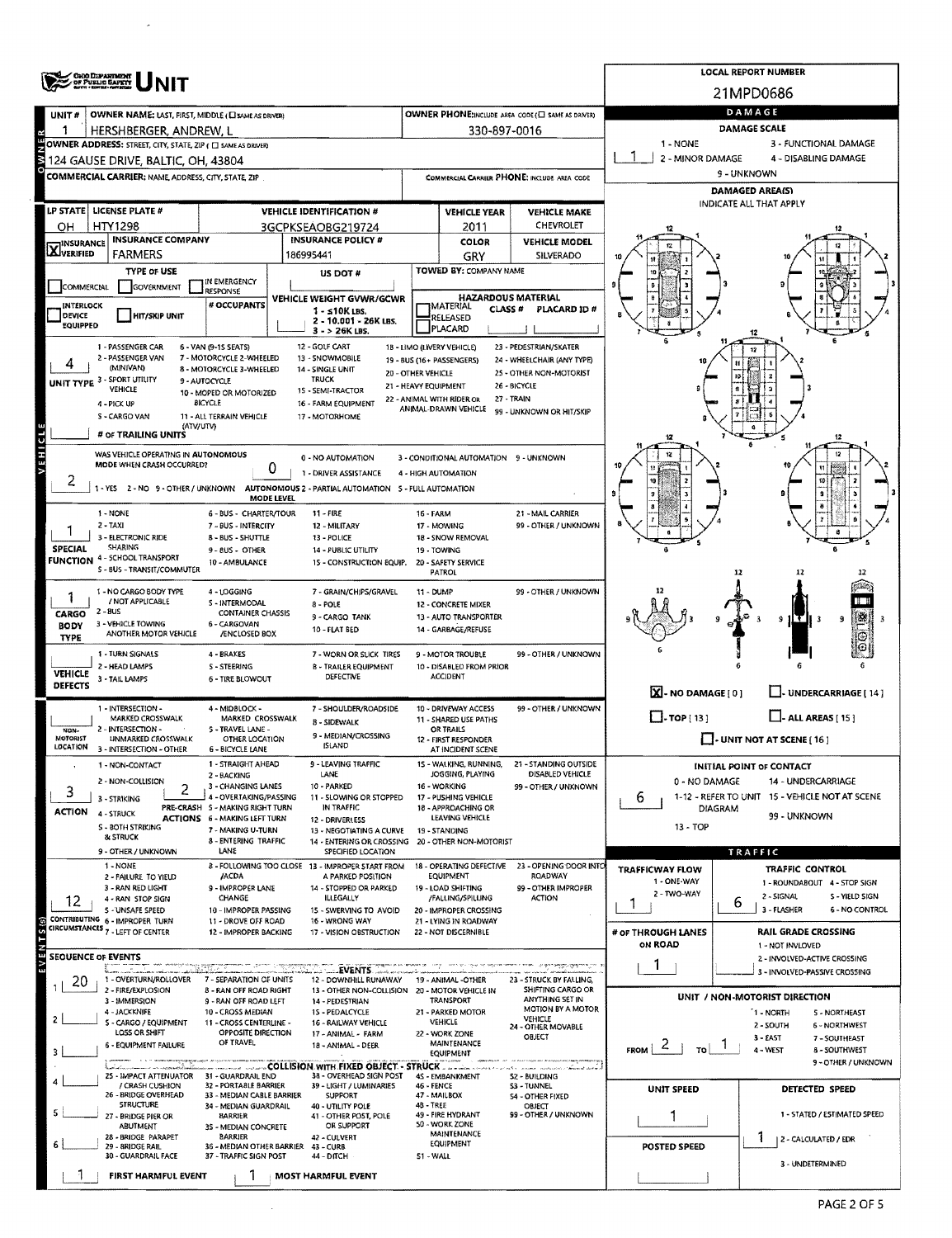|                                   | <b>OHIO DEPARTMENT</b><br>Of PUBLIC SAFETY                                               |                                                                        |                                                                   |                      |                                                   |                                                       |                                                         | <b>LOCAL REPORT NUMBER</b>                                         |  |  |  |
|-----------------------------------|------------------------------------------------------------------------------------------|------------------------------------------------------------------------|-------------------------------------------------------------------|----------------------|---------------------------------------------------|-------------------------------------------------------|---------------------------------------------------------|--------------------------------------------------------------------|--|--|--|
|                                   |                                                                                          |                                                                        |                                                                   |                      |                                                   |                                                       |                                                         | 21MPD0686                                                          |  |  |  |
| UNIT#                             | <b>OWNER NAME: LAST, FIRST, MIDDLE (C) SAME AS ORIVER)</b>                               |                                                                        | OWNER PHONE:INCLUDE AREA CODE (E) SAME AS DRIVER)                 | DAMAGE               |                                                   |                                                       |                                                         |                                                                    |  |  |  |
| 2                                 | GOUDY, BRANDON, W                                                                        |                                                                        |                                                                   |                      | 330-231-2459                                      |                                                       |                                                         | <b>DAMAGE SCALE</b>                                                |  |  |  |
|                                   | OWNER ADDRESS: STREET, CITY, STATE, ZIP ( E) SAME AS DRIVERY                             |                                                                        |                                                                   |                      |                                                   |                                                       | 1 - NONE                                                | 3 - FUNCTIONAL DAMAGE                                              |  |  |  |
| ₹                                 | 664 S WASHINGTON STREET, MILLERSBURG, OH, 44654                                          |                                                                        |                                                                   |                      |                                                   |                                                       | 2 - MINOR DAMAGE<br>4 - DISABLING DAMAGE<br>9 - UNKNOWN |                                                                    |  |  |  |
|                                   | COMMERCIAL CARRIER: NAME, ADDRESS, CITY, STATE, ZIP                                      |                                                                        |                                                                   |                      |                                                   | COMMERCIAL CARRIER PHONE: INCLUDE AREA CODE           |                                                         | DAMAGED AREA(S)                                                    |  |  |  |
|                                   | LP STATE   LICENSE PLATE #                                                               |                                                                        | <b>VEHICLE IDENTIFICATION #</b>                                   |                      | <b>VEHICLE YEAR</b>                               | <b>VEHICLE MAKE</b>                                   |                                                         | INDICATE ALL THAT APPLY                                            |  |  |  |
| он                                | HTY7746                                                                                  |                                                                        | 5FNYF6H83GB027171                                                 |                      | 2016                                              | <b>HONDA</b>                                          |                                                         |                                                                    |  |  |  |
|                                   | <b>INSURANCE COMPANY</b>                                                                 |                                                                        | <b>INSURANCE POLICY #</b>                                         |                      | <b>COLOR</b>                                      | <b>VEHICLE MODEL</b>                                  |                                                         |                                                                    |  |  |  |
| <b>X</b> I <sup>INSURANCE</sup>   | PROGRESSIVE                                                                              |                                                                        | 40681770                                                          |                      | WHI                                               | <b>PILOT</b>                                          |                                                         |                                                                    |  |  |  |
|                                   | <b>TYPE OF USE</b>                                                                       | IN EMERGENCY                                                           | US DOT #                                                          |                      | TOWED BY: COMPANY NAME                            |                                                       |                                                         |                                                                    |  |  |  |
| COMMERCIAL                        | <b>GOVERNMENT</b>                                                                        | RESPONSE                                                               | VEHICLE WEIGHT GVWR/GCWR                                          |                      |                                                   | <b>HAZARDOUS MATERIAL</b>                             |                                                         |                                                                    |  |  |  |
| <b>INTERLOCK</b><br><b>DEVICE</b> | <b>HIT/SKIP UNIT</b>                                                                     | # OCCUPANTS                                                            | $1 - 510K$ LBS.<br>2 - 10.001 - 26K LBS.                          |                      | MATERIAL<br>CLASS#<br>RELEASED                    | PLACARD ID#                                           |                                                         |                                                                    |  |  |  |
| EQUIPPED                          |                                                                                          |                                                                        | $3 - 26K$ LBS.                                                    |                      | PLACARD                                           |                                                       |                                                         |                                                                    |  |  |  |
|                                   | 1 - PASSENGER CAR<br>2 - PASSENGER VAN                                                   | 6 - VAN (9-15 SEATS)<br>7 - MOTORCYCLE 2-WHEELED                       | 12 - GOLF CART<br>13 - SNOWMOBILE                                 |                      | 18 - LIMO (LIVERY VEHICLE)                        | 23 - PEDESTRIAN/SKATER                                |                                                         | 17                                                                 |  |  |  |
|                                   | (MINIVAN)                                                                                | B - MOTORCYCLE 3-WHEELED                                               | 14 - SINGLE UNIT                                                  | 20 - OTHER VEHICLE   | 19 - BUS (16+ PASSENGERS)                         | 24 - WHEELCHAIR (ANY TYPE)<br>2S - OTHER NON-MOTORIST |                                                         |                                                                    |  |  |  |
|                                   | UNIT TYPE 3 - SPORT UTILITY<br>VEHICLE                                                   | 9 - AUTOCYCLE<br>10 - MOPED OR MOTORIZED                               | <b>TRUCK</b><br>15 - SEMI-TRACTOR                                 | 21 - HEAVY EQUIPMENT |                                                   | 26 - BICYCLE                                          |                                                         |                                                                    |  |  |  |
|                                   | 4 - PICK UP                                                                              | <b>BICYCLE</b>                                                         | 16 - FARM EQUIPMENT                                               |                      | 22 - ANIMAL WITH RIDER OR<br>ANIMAL-DRAWN VEHICLE | 27 - TRAIN<br>99 - UNKNOWN OR HIT/SKIP                |                                                         |                                                                    |  |  |  |
|                                   | 5 - CARGO VAN<br>(ATV/UTV)                                                               | 11 - ALL TERRAIN VEHICLE                                               | 17 - MOTORHOME                                                    |                      |                                                   |                                                       |                                                         |                                                                    |  |  |  |
|                                   | # or TRAILING UNITS                                                                      |                                                                        |                                                                   |                      |                                                   |                                                       |                                                         | 12                                                                 |  |  |  |
| <b>VEHICLE</b>                    | WAS VEHICLE OPERATING IN AUTONOMOUS<br>MODE WHEN CRASH OCCURRED?                         | 0                                                                      | 0 - NO AUTOMATION                                                 |                      | 3 - CONDITIONAL AUTOMATION 9 - UNKNOWN            |                                                       |                                                         |                                                                    |  |  |  |
| $\epsilon$                        | 1 - YES 2 - NO 9 - OTHER / UNKNOWN AUTONOMOUS 2 - PARTIAL AUTOMATION S - FULL AUTOMATION |                                                                        | 1 - DRIVER ASSISTANCE                                             |                      | 4 - HIGH AUTOMATION                               |                                                       |                                                         |                                                                    |  |  |  |
|                                   |                                                                                          | MODE LEVEL                                                             |                                                                   |                      |                                                   |                                                       |                                                         |                                                                    |  |  |  |
|                                   | 1 - NONE                                                                                 | 6 - BUS - CHARTER/TOUR                                                 | $11 - FIRE$                                                       | 16 - FARM            |                                                   | 21 - MAIL CARRIER                                     |                                                         |                                                                    |  |  |  |
|                                   | $2 - TAXI$<br>3 - ELECTRONIC RIDE                                                        | 7 - BUS - INTERCITY<br>8 - BUS - SHUTTLE                               | 12 - MILITARY<br>13 - POLICE                                      |                      | 17 - MOWING<br>18 - SNOW REMOVAL                  | 99 - OTHER / UNKNOWN                                  |                                                         |                                                                    |  |  |  |
| SPECIAL                           | <b>SHARING</b><br><b>FUNCTION 4 - SCHOOL TRANSPORT</b>                                   | 9 - BUS - OTHER                                                        | 14 - PUBLIC UTILITY                                               |                      | 19 - TOWING                                       |                                                       |                                                         |                                                                    |  |  |  |
|                                   | S - BUS - TRANSIT/COMMUTER                                                               | 10 - AMBULANCE                                                         | 15 - CONSTRUCTION EQUIP.                                          |                      | 20 - SAFETY SERVICE<br>PATROL                     |                                                       |                                                         | -12                                                                |  |  |  |
|                                   | 1 - NO CARGO BODY TYPE                                                                   | 4 - LOGGING                                                            | 7 - GRAIN/CHIPS/GRAVEL                                            | 11 - DUMP            |                                                   | 99 - OTHER / UNKNOWN                                  |                                                         |                                                                    |  |  |  |
| CARGO                             | / NOT APPLICABLE<br>$2 - BUS$                                                            | S - INTERMODAL<br><b>CONTAINER CHASSIS</b>                             | B - POLE                                                          |                      | 12 - CONCRETE MIXER                               |                                                       |                                                         |                                                                    |  |  |  |
| <b>BODY</b>                       | 3 - VEHICLE TOWING<br>ANOTHER MOTOR VEHICLE                                              | 6 - CARGOVAN                                                           | 9 - CARGO TANK<br>10 - FLAT BED                                   |                      | 13 - AUTO TRANSPORTER<br>14 - GARBAGE/REFUSE      |                                                       |                                                         | 9                                                                  |  |  |  |
| TYPE                              |                                                                                          | /ENCLOSED BOX                                                          |                                                                   |                      |                                                   |                                                       |                                                         |                                                                    |  |  |  |
|                                   | 1 - TURN SIGNALS<br>2 - HEAD LAMPS                                                       | 4 - BRAKES<br><b>S-STEERING</b>                                        | 7 - WORN OR SLICK TIRES<br>8 - TRAILER EQUIPMENT                  |                      | 9 - MOTOR TROUBLE<br>10 - DISABLED FROM PRIOR     | 99 - OTHER / UNKNOWN                                  |                                                         |                                                                    |  |  |  |
| <b>VEHICLE</b><br><b>DEFECTS</b>  | 3 - TAIL LAMPS                                                                           | <b>6 - TIRE BLOWOUT</b>                                                | DEFECTIVE                                                         |                      | <b>ACCIDENT</b>                                   |                                                       |                                                         |                                                                    |  |  |  |
|                                   | 1 - INTERSECTION -                                                                       | 4 - MIDBLOCK -                                                         | 7 - SHOULDER/ROADSIDE                                             |                      | 10 - DRIVEWAY ACCESS                              | 99 - OTHER / UNKNOWN                                  | $\Box$ - NO DAMAGE [ 0 ]                                | J- UNDERCARRIAGE [ 14 ]                                            |  |  |  |
|                                   | MARKED CROSSWALK                                                                         | MARKED CROSSWALK                                                       | 8 - SIDEWALK                                                      |                      | 11 - SHARED USE PATHS                             |                                                       | $\Box$ -TOP[13]<br>$\Box$ - ALL AREAS [ 15 ]            |                                                                    |  |  |  |
| NON.<br>MOTORIST                  | 2 - INTERSECTION -<br>UNMARKED CROSSWALK                                                 | 5 - TRAVEL LANE -<br>OTHER LOCATION                                    | 9 - MEDIAN/CROSSING                                               |                      | OR TRAILS<br>12 - FIRST RESPONDER                 |                                                       | $\Box$ - UNIT NOT AT SCENE [ 16 ]                       |                                                                    |  |  |  |
| LOCATION                          | 3 - INTERSECTION - OTHER                                                                 | <b>6 - BICYCLE LANE</b>                                                | ISI AND                                                           |                      | AT INCIDENT SCENE<br>15 - WALKING, RUNNING,       |                                                       |                                                         |                                                                    |  |  |  |
|                                   | 1 - NON-CONTACT<br>2 - NON-COLLISION                                                     | 1 - STRAIGHT AHEAD<br>2 - BACKING                                      | 9 LEAVING TRAFFIC<br>LANE                                         |                      | JOGGING, PLAYING                                  | 21 - STANDING OUTSIDE<br>DISABLED VEHICLE             | 0 - NO DAMAGE                                           | <b>INITIAL POINT OF CONTACT</b><br>14 - UNDERCARRIAGE              |  |  |  |
| 4                                 | 11<br>3 - STRIKING                                                                       | 3 - CHANGING LANES<br>4 - OVERTAKING/PASSING                           | 10 - PARKED<br>11 - SLOWING OR STOPPED                            |                      | 16 - WORKING<br>17 - PUSHING VEHICLE              | 99 - OTHER / UNKNOWN                                  | 8                                                       | 1-12 - REFER TO UNIT 15 - VEHICLE NOT AT SCENE                     |  |  |  |
| ACTION                            | 4 - STRUCK                                                                               | PRE-CRASH S - MAKING RIGHT TURN<br><b>ACTIONS 6 - MAKING LEFT TURN</b> | IN TRAFFIC                                                        |                      | 18 - APPROACHING OR<br>LEAVING VEHICLE            |                                                       |                                                         | DIAGRAM<br>99 - UNKNOWN                                            |  |  |  |
|                                   | S - BOTH STRIKING<br>& STRUCK                                                            | 7 - MAKING U-TURN                                                      | 12 - DRIVERLESS<br>13 - NEGOTIATING A CURVE                       |                      | 19 - STANDING                                     |                                                       | 13 - TOP                                                |                                                                    |  |  |  |
|                                   | 9 - OTHER / UNKNOWN                                                                      | 8 - ENTERING TRAFFIC<br>LANE                                           | 14 - ENTERING OR CROSSING<br>SPECIFIED LOCATION                   |                      | 20 - OTHER NON-MOTORIST                           |                                                       |                                                         | TRAFFIC                                                            |  |  |  |
|                                   | $1 - NONE$                                                                               |                                                                        | 8 - FOLLOWING TOO CLOSE 13 - IMPROPER START FROM                  |                      | 18 - OPERATING DEFECTIVE                          | 23 - OPENING DOOR INTO                                | TRAFFICWAY FLOW                                         | <b>TRAFFIC CONTROL</b>                                             |  |  |  |
|                                   | 2 - FAILURE TO YIELD<br>3 - RAN RED LIGHT                                                | /ACDA<br>9 - IMPROPER LANE                                             | A PARKED POSITION<br>14 - STOPPED OR PARKED                       |                      | <b>EQUIPMENT</b><br>19 - LOAD SHIFTING            | ROADWAY<br>99 - OTHER IMPROPER                        | 1 - ONE-WAY<br>2 - TWO-WAY                              | 1 - ROUNDABOUT 4 - STOP SIGN                                       |  |  |  |
|                                   | 4 - RAN STOP SIGN<br>S - UNSAFE SPEED                                                    | CHANGE<br>10 - IMPROPER PASSING                                        | ILLEGALLY<br>15 - SWERVING TO AVOID                               |                      | /FALLING/SPILLING<br>20 - IMPROPER CROSSING       | ACTION                                                | 1                                                       | 2 - SIGNAL<br>5 - YIELD SIGN<br>ь<br>3 - FLASHER<br>6 - NO CONTROL |  |  |  |
|                                   | CONTRIBUTING 6 - IMPROPER TURN                                                           | 11 - DROVE OFF ROAD                                                    | 16 - WRONG WAY                                                    |                      | 21 - LYING IN ROADWAY                             |                                                       |                                                         |                                                                    |  |  |  |
| EVEMTS(5)                         | CIRCUMSTANCES 7 - LEFT OF CENTER                                                         | 12 - IMPROPER BACKING                                                  | 17 - VISION OBSTRUCTION                                           |                      | 22 - NOT DISCERNIBLE                              |                                                       | # OF THROUGH LANES<br>ON ROAD                           | <b>RAIL GRADE CROSSING</b><br>1 - NOT INVLOVED                     |  |  |  |
|                                   | <b>SEOUENCE OF EVENTS</b>                                                                |                                                                        |                                                                   |                      |                                                   |                                                       |                                                         | 2 - INVOLVED-ACTIVE CROSSING                                       |  |  |  |
| 20                                | 1 - OVERTURN/ROLLOVER                                                                    | 7 - SEPARATION OF UNITS                                                | EVENTS<br>12 - DOWNHILL RUNAWAY                                   |                      | 19 - ANIMAL -OTHER                                | 23 - STRUCK BY FALLING,                               |                                                         | 3 - INVOLVED-PASSIVE CROSSING                                      |  |  |  |
|                                   | 2 - FIRE/EXPLOSION<br>3 - IMMERSION                                                      | 8 - RAN OFF ROAD RIGHT<br>9 - RAN OFF ROAD LEFT                        | 13 - OTHER NON-COLLISION 20 - MOTOR VEHICLE IN<br>14 - PEDESTRIAN |                      | <b>TRANSPORT</b>                                  | SHIFTING CARGO OR<br>ANYTHING SET IN                  |                                                         | UNIT / NON-MOTORIST DIRECTION                                      |  |  |  |
|                                   | 4 - JACKKNIFE                                                                            | 10 - CROSS MEDIAN                                                      | 15 PEDALCYCLE                                                     |                      | 21 PARKED MOTOR                                   | MOTION BY A MOTOR<br>VEHICLE                          |                                                         | <b>S-NORTHEAST</b><br>1 - NORTH                                    |  |  |  |
|                                   | S - CARGO / EQUIPMENT<br>LOSS OR SHIFT                                                   | 11 - CROSS CENTERLINE -<br>OPPOSITE DIRECTION                          | 16 - RAILWAY VEHICLE<br>17 - ANIMAL - FARM                        |                      | VEHICLE<br>22 - WORK ZONE                         | 24 - OTHER MOVABLE<br>OBJECT                          |                                                         | 2 - SOUTH<br>6 - NORTHWEST<br>$3 - EAST$<br>7 - SOUTHEAST          |  |  |  |
|                                   | 6 - EQUIPMENT FAILURE                                                                    | OF TRAVEL                                                              | 18 - ANIMAL - DEER                                                |                      | MAINTENANCE<br><b>EQUIPMENT</b>                   |                                                       | ು<br><b>FROM</b>                                        | 4 - WEST<br><b>B-SOUTHWEST</b>                                     |  |  |  |
|                                   | an tuman summa aldini dakan natus masarara<br>25 - IMPACT ATTENUATOR 31 - GUARDRAIL END  |                                                                        | COLLISION WITH FIXED OBJECT - STRUCK<br>3B - OVERHEAD SIGN POST   |                      | 45 - EMBANKMENT                                   | 아이들에게 제일부딪기 뛰어난 길                                     |                                                         | 9 - OTHER / UNKNOWN                                                |  |  |  |
|                                   | / CRASH CUSHION                                                                          | 32 - PORTABLE BARRIER                                                  | 39 - LIGHT / LUMINARIES                                           | 46 - FENCE           |                                                   | 52 - BUILDING<br>53 - TUNNEL                          | <b>UNIT SPEED</b>                                       | DETECTED SPEED                                                     |  |  |  |
|                                   | 26 - BRIDGE OVERHEAD<br><b>STRUCTURE</b>                                                 | 33 - MEDIAN CABLE BARRIER<br>34 - MEDIAN GUARDRAIL                     | <b>SUPPORT</b><br>40 - UTILITY POLE                               | 48 - TREE            | 47 - MAILBOX                                      | <b>\$4 - OTHER FIXED</b><br>OBJECT                    |                                                         |                                                                    |  |  |  |
|                                   | 27 - BRIDGE PIER OR<br><b>ABUTMENT</b>                                                   | BARRIER<br>35 - MEDIAN CONCRETE                                        | 41 - OTHER POST, POLE<br>OR SUPPORT                               |                      | 49 - FIRE HYDRANT<br>SO'- WORK ZONE               | 99 - OTHER / UNKNOWN                                  | 0                                                       | 1 - STATED / ESTIMATED SPEED                                       |  |  |  |
|                                   | 28 - BRIDGE PARAPET<br>29 - BRIDGE RAIL                                                  | <b>BARRIER</b><br>36 - MEDIAN OTHER BARRIER 43 - CURB                  | 42 - CULVERT                                                      |                      | <b>MAINTENANCE</b><br><b>EQUIPMENT</b>            |                                                       | POSTED SPEED                                            | Ŧ<br>2 - CALCULATED / EDR                                          |  |  |  |
|                                   | 30 - GUARDRAIL FACE                                                                      | 37 - TRAFFIC SIGN POST                                                 | 44 - DITCH                                                        | 51 - WALL            |                                                   |                                                       |                                                         | 3 - UNDETERMINED                                                   |  |  |  |
|                                   | FIRST HARMFUL EVENT                                                                      |                                                                        | <b>MOST HARMFUL EVENT</b>                                         |                      |                                                   |                                                       |                                                         |                                                                    |  |  |  |

 $\ddot{\phantom{a}}$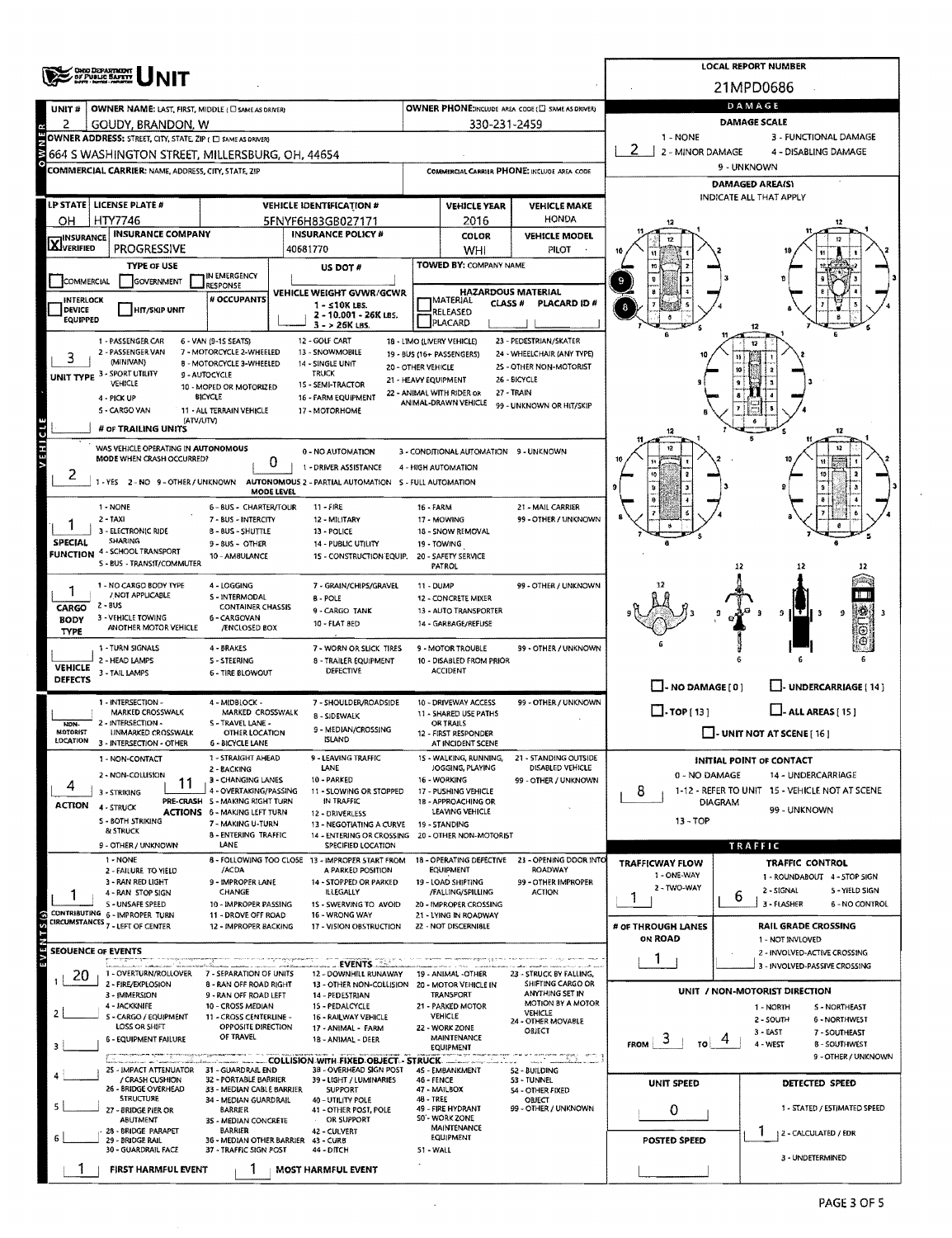|                     |                                                        | <b>SERRIFE MOTORIST / NON-MOTORIST</b>                                                                                                                   |  |                                                   |        |                                                    |                                                 |                                                  |                                                   |                                                                 | <b>LOCAL REPORT NUMBER</b><br>21MPD0686                                                                   |                                                                                                    |                                                                              |               |                                       |                                         |                            |
|---------------------|--------------------------------------------------------|----------------------------------------------------------------------------------------------------------------------------------------------------------|--|---------------------------------------------------|--------|----------------------------------------------------|-------------------------------------------------|--------------------------------------------------|---------------------------------------------------|-----------------------------------------------------------------|-----------------------------------------------------------------------------------------------------------|----------------------------------------------------------------------------------------------------|------------------------------------------------------------------------------|---------------|---------------------------------------|-----------------------------------------|----------------------------|
|                     | UNIT #                                                 |                                                                                                                                                          |  | NAME: LAST, FIRST, MIDDLE                         |        |                                                    |                                                 |                                                  |                                                   |                                                                 |                                                                                                           |                                                                                                    | DATE OF BIRTH                                                                |               |                                       | AGE                                     | <b>GENDER</b>              |
|                     | 1                                                      |                                                                                                                                                          |  | HERSHBERGER, ANDREW, L                            |        |                                                    |                                                 |                                                  |                                                   |                                                                 | 78<br>11/19/1942                                                                                          |                                                                                                    |                                                                              |               |                                       |                                         | м                          |
|                     |                                                        | ADDRESS: STREET, CITY, STATE, ZIP                                                                                                                        |  |                                                   |        | <b>CONTACT PHONE - INCLUDE AREA CODE</b>           |                                                 |                                                  |                                                   |                                                                 |                                                                                                           |                                                                                                    |                                                                              |               |                                       |                                         |                            |
|                     |                                                        |                                                                                                                                                          |  | 124 GAUSE DRIVE, BALTIC, OH, 43804                |        |                                                    |                                                 |                                                  |                                                   |                                                                 |                                                                                                           | 330-897-0016                                                                                       |                                                                              |               |                                       |                                         |                            |
| M NON               | <b>INJURIES INJURED</b>                                | TAKEN                                                                                                                                                    |  | <b>EMS AGENCY (NAME)</b>                          |        |                                                    | INJURED TAKEN TO: MEDICAL FACILITY (NAME CITY)  |                                                  |                                                   | <b>SAFETY EQUIPMENT</b><br>USED                                 |                                                                                                           | DOT-COMPLIANT                                                                                      | <b>SEATING</b><br><b>POSITION</b>                                            |               | AIR BAG USAGE                         | <b>EJECTION</b>                         | TRAPPED                    |
|                     | 5                                                      | BY<br>$+1$                                                                                                                                               |  |                                                   |        |                                                    |                                                 |                                                  |                                                   | 99                                                              |                                                                                                           | <b>IMC HELMET</b>                                                                                  | 1                                                                            | 1             |                                       |                                         | 1                          |
|                     | OL STATE                                               |                                                                                                                                                          |  | <b>OPERATOR LICENSE NUMBER</b>                    |        |                                                    | <b>OFFENSE CHARGED</b>                          |                                                  | LOCAL<br><b>CODE</b>                              | OFFENSE DESCRIPTION                                             |                                                                                                           |                                                                                                    |                                                                              |               | <b>CITATION NUMBER</b>                |                                         |                            |
|                     | OН                                                     | RG074380                                                                                                                                                 |  |                                                   |        |                                                    |                                                 |                                                  |                                                   |                                                                 |                                                                                                           |                                                                                                    |                                                                              |               |                                       |                                         |                            |
|                     | OL CLASS                                               | <b>ENDORSEMENT</b>                                                                                                                                       |  | <b>RESTRICTION SELECT UP TO 3</b>                 |        | <b>DRIVER</b><br><b>DISTRACTED</b>                 | ALCOHOL                                         | ALCOHOL / DRUG SUSPECTED<br>MARIJUANA            |                                                   | <b>CONDITION</b>                                                | <b>STATUS</b>                                                                                             | <b>ALCOHOL TEST</b><br><b>DRUG TEST(S)</b><br><b>TYPE</b><br>VALUE<br><b>STATUS</b><br><b>TYPE</b> |                                                                              |               |                                       |                                         | RESULTS SELECT UP TO 4     |
|                     | 1                                                      |                                                                                                                                                          |  |                                                   | $BY_1$ |                                                    | OTHER DRUG                                      |                                                  |                                                   | $\overline{1}$                                                  | 1                                                                                                         | 1                                                                                                  |                                                                              | 1             | 1                                     |                                         |                            |
|                     | UNIT #                                                 |                                                                                                                                                          |  | NAME: LAST, FIRST, MIDDLE                         |        |                                                    |                                                 |                                                  |                                                   |                                                                 |                                                                                                           |                                                                                                    | DATE OF BIRTH                                                                |               |                                       | AGE                                     | <b>GENDER</b>              |
|                     | 2                                                      | GOUDY, JESSICA, M                                                                                                                                        |  |                                                   |        |                                                    |                                                 |                                                  |                                                   |                                                                 |                                                                                                           |                                                                                                    | 09/25/1988                                                                   |               |                                       | 32                                      | F                          |
|                     |                                                        | <b>ADDRESS: STREET, CITY, STATE, ZIP</b>                                                                                                                 |  |                                                   |        |                                                    |                                                 |                                                  |                                                   |                                                                 |                                                                                                           |                                                                                                    | <b>CONTACT PHONE - INCLUDE AREA CODE</b>                                     |               |                                       |                                         |                            |
| OTOR                |                                                        |                                                                                                                                                          |  | 664 S WASHINGTON STREET, MILLERSBURG, OH, 44654   |        |                                                    |                                                 |                                                  |                                                   |                                                                 |                                                                                                           | 330-231-7625                                                                                       |                                                                              |               |                                       |                                         |                            |
| W-NON               | <b>INJURIES INJURED</b>                                | <b>TAKEN</b>                                                                                                                                             |  | <b>EMS AGENCY (NAME)</b>                          |        |                                                    | INJURED TAKEN TO: MEDICAL FACILITY (NAME CITY)  |                                                  |                                                   | <b>SAFETY EQUIPMENT</b><br><b>USED</b>                          |                                                                                                           | <b>DOT-COMPLIANT</b>                                                                               | <b>SEATING</b><br><b>POSITION</b>                                            |               | AIR BAG USAGE                         | <b>EJECTION</b>                         | <b>TRAPPED</b>             |
|                     | 5                                                      | B٧<br>1 <sup>1</sup>                                                                                                                                     |  |                                                   |        |                                                    |                                                 |                                                  |                                                   | 99                                                              |                                                                                                           | MC HELMET                                                                                          | 1                                                                            | 1             |                                       | 1                                       | 1                          |
|                     |                                                        |                                                                                                                                                          |  | OL STATE OPERATOR LICENSE NUMBER                  |        |                                                    | <b>OFFENSE CHARGED</b>                          |                                                  | LOCAL<br><b>CODE</b>                              | OFFENSE DESCRIPTION                                             |                                                                                                           |                                                                                                    |                                                                              |               | <b>CITATION NUMBER</b>                |                                         |                            |
|                     | ОH                                                     | SV723189                                                                                                                                                 |  |                                                   |        |                                                    |                                                 |                                                  |                                                   |                                                                 |                                                                                                           |                                                                                                    |                                                                              |               |                                       |                                         |                            |
|                     | OL CLASS                                               | <b>ENDORSEMENT</b>                                                                                                                                       |  | <b>RESTRICTION SELECT UP TO 3</b>                 |        | <b>DRIVER</b>                                      | <b>DISTRACTED   ALCOHOL</b>                     | ALCOHOL / DRUG SUSPECTED<br>MARUUANA             |                                                   | <b>CONDITION</b>                                                | <b>STATUS</b>                                                                                             | <b>ALCOHOL TEST</b><br><b>TYPE</b>                                                                 | VALUE                                                                        | <b>STATUS</b> | <b>TYPE</b>                           | <b>DRUG TEST(S)</b>                     | RESULTS SELECT UP TO 4     |
|                     | 4                                                      |                                                                                                                                                          |  |                                                   | (BY)   |                                                    | OTHER DRUG                                      |                                                  |                                                   | 1                                                               | 1                                                                                                         | 1                                                                                                  |                                                                              | 1             | 1                                     |                                         |                            |
|                     | UNIT #                                                 |                                                                                                                                                          |  | NAME: LAST, FIRST, MIDDLE                         |        |                                                    |                                                 |                                                  |                                                   |                                                                 |                                                                                                           |                                                                                                    | DATE OF BIRTH                                                                |               |                                       | AGE                                     | <b>GENDER</b>              |
|                     |                                                        |                                                                                                                                                          |  |                                                   |        |                                                    |                                                 |                                                  |                                                   |                                                                 |                                                                                                           |                                                                                                    |                                                                              |               |                                       |                                         |                            |
|                     |                                                        | ADDRESS: STREET, CITY, STATE, ZIP                                                                                                                        |  |                                                   |        |                                                    |                                                 |                                                  |                                                   |                                                                 |                                                                                                           |                                                                                                    | <b>CONTACT PHONE - INCLUDE AREA CODE</b>                                     |               |                                       |                                         |                            |
| <b>NON-MOTORIST</b> |                                                        |                                                                                                                                                          |  |                                                   |        |                                                    |                                                 |                                                  |                                                   |                                                                 |                                                                                                           |                                                                                                    |                                                                              |               |                                       |                                         |                            |
|                     | INJURIES INJURED                                       | <b>TAKEN</b><br>B٧                                                                                                                                       |  | <b>EMS AGENCY (NAME)</b>                          |        |                                                    | INJURED TAKEN TO: MEDICAL FACILITY (NAME, CITY) |                                                  |                                                   | <b>SAFETY EQUIPMENT</b><br><b>USED</b>                          | <b>SEATING</b><br>AIR BAG USAGE<br><b>EJECTION</b><br>DOT-COMPLIANT<br>POSITION<br><sup>I</sup> MC HELMET |                                                                                                    |                                                                              |               | <b>TRAPPEO</b>                        |                                         |                            |
|                     |                                                        |                                                                                                                                                          |  | OL STATE OPERATOR LICENSE NUMBER                  |        |                                                    | OFFENSE CHARGED                                 |                                                  | LOCAL                                             | OFFENSE DESCRIPTION                                             |                                                                                                           |                                                                                                    |                                                                              |               | <b>CITATION NUMBER</b>                |                                         |                            |
|                     |                                                        |                                                                                                                                                          |  |                                                   |        |                                                    |                                                 |                                                  | <b>CODE</b>                                       |                                                                 |                                                                                                           |                                                                                                    |                                                                              |               |                                       |                                         |                            |
|                     | OL CLASS                                               | <b>ENDORSEMENT</b>                                                                                                                                       |  | <b>RESTRICTION SELECT UP TO 3</b>                 |        | <b>DRIVER</b>                                      |                                                 | ALCOHOL / DRUG SUSPECTED                         |                                                   | <b>CONDITION</b>                                                |                                                                                                           | <b>ALCOHOL TEST</b>                                                                                |                                                                              |               |                                       | <b>DRUG TEST(S)</b>                     |                            |
|                     |                                                        |                                                                                                                                                          |  |                                                   | BY     | <b>DISTRACTED</b>                                  | ALCOHOL                                         | MARUUANA                                         |                                                   |                                                                 | <b>STATUS</b>                                                                                             | TYPE                                                                                               | VALUE                                                                        | <b>STATUS</b> | <b>TYPE</b>                           |                                         | RESULTS SELECT UP TO 4     |
|                     |                                                        |                                                                                                                                                          |  |                                                   |        |                                                    | OTHER DRUG                                      |                                                  |                                                   |                                                                 |                                                                                                           |                                                                                                    |                                                                              |               |                                       |                                         |                            |
|                     | <b>FATAL</b>                                           | <b>NJUKILS</b>                                                                                                                                           |  | <b>SEATING POSITION</b><br>- FRONT - LEFT SIDE    |        | <b>AIR BAG</b><br><b>1 - NOT DEPLOYED</b>          |                                                 | ОL                                               |                                                   | OL RESTRICTION(S)<br>1. ALCOHOL INTERLOCK                       |                                                                                                           |                                                                                                    | <b>DRIVER DISTRA</b><br>1. NOT DISTRACTED                                    |               | 1. NONE GIVEN                         |                                         |                            |
|                     | 2 - SUSPECTED SERIOUS                                  |                                                                                                                                                          |  | (MOTORCYCLE DRIVER)<br>FRONT MIDDLE               |        | 2 - DEPLOYED FRONT<br>3 - DEPLOYED SIDE            |                                                 | 1-CLASS A<br>2 - CLASS B                         |                                                   | <b>DEVICE</b><br>- CDLINTRASTATE ONLY                           |                                                                                                           |                                                                                                    | 2 - MANUALLY OPERATING AN.<br><b>ELECTRONIC</b>                              |               | 2 - TEST REFUSED<br>3 - TEST GIVEN, I |                                         |                            |
|                     | INJURY<br>3 - SUSPECTED MINOR                          |                                                                                                                                                          |  | - FRONT - RIGHT SIDE<br>4 - SECOND - LEFT SIDE    |        | DEPLOYED BOTH<br>Front/Side                        |                                                 | 3 - CLASS C                                      |                                                   | - CORRECTIVE LENSES.<br>4 - FARM WAIVER                         |                                                                                                           |                                                                                                    | COMMUNICATION DEVICE<br>(TEXTING, TYPING,                                    |               |                                       | /UNUSABLE                               | <b>CONTAMINATED SAMPLE</b> |
|                     | <b>INJURY</b><br>4 - POSSIBLE INJURY                   |                                                                                                                                                          |  | <b>MOTORCYCLE PASSENGER)</b><br>- SECOND - MIDDLE |        | <b>5 WOT APPLICABLE</b><br>9 - DEPLOYMENT, UNKNOWN |                                                 | 4 - REGULAR CLASS<br>(OHIO = D)                  |                                                   | 5 – EXCEPT CLASS A BUS<br>6 - EXCEPT CLASS A                    |                                                                                                           |                                                                                                    | thai ing)<br>TALKING:ON HANDS-FREE                                           |               | 4 - TEST GIVEN,                       | <b>RESULTS KNOWN</b>                    |                            |
|                     | 5 - NO APPARENT INJURY.                                |                                                                                                                                                          |  | 6 - SECOND - RIGHT SIDE<br>THIRD.-LEFT SIDE       |        | EJECTION                                           |                                                 | <b>5 - M/C MOPED ONLY</b>                        |                                                   | & CLASS B BUS<br><b>EXCEPT TRACTOR-TRAILER</b>                  |                                                                                                           |                                                                                                    | COMMUNICATION DEVICE<br>4 - TALKING ON HAND-HELD                             |               | 5 - TEST GIVEN,                       | RESULTS UNKNOWN                         |                            |
|                     |                                                        | <b>INJURIES TAKEN BY</b>                                                                                                                                 |  | (MOTORCYCLE SIDE CAR)<br>THIRD - MIDDLE           |        | 1 - NOT EJECTED                                    |                                                 | - NO VALID OL                                    |                                                   | 8 - INTERMEDIATE LICENSE<br><b>RESTRICTIONS</b>                 |                                                                                                           |                                                                                                    | <b>COMMUNICATION DEVICE</b><br>- OTHER ACTIVITY WITH AN<br>ELECTRONIC DEVICE |               |                                       |                                         | <b>ALCOHOL TEST TYPE</b>   |
|                     | NOT TRANSPORTED<br>/TREATED AT SCENE                   |                                                                                                                                                          |  | 9 - THIRD - RIGHT SIDE IS<br>10 - SLEEPER SECTION |        | 2 - PARTIALLY EJECTED<br>3 - TOTALLY EJECTED       |                                                 | <b>OL ENDORSEMENT</b>                            |                                                   | LEARNER'S PERMIT<br><b>RESTRICTIONS</b>                         |                                                                                                           | 6                                                                                                  | <b>-PASSENGER</b><br>OTHER DISTRACTION                                       |               | 1 - NONE<br>2-BLOOD                   |                                         |                            |
|                     | - EMS                                                  |                                                                                                                                                          |  | OF TRUCK CAB<br>PASSENGER IN                      |        | 4 - NOT APPLICABLE                                 |                                                 | H - HAZMAT.<br>M - MOTORCYCLE                    |                                                   | 10 - LIMITED TO DAYLIGHT-<br>ONLY<br>11 - LIMITED TO EMPLOYMENT |                                                                                                           |                                                                                                    | INSIDE THE VEHICLE!<br><b>OTHER DISTRACTION</b>                              |               | 3 - URINE<br>4 BREATH                 |                                         |                            |
|                     | 3 - POLICE<br>9 - OTHER / UNKNOWN                      |                                                                                                                                                          |  | OTHER ENCLOSED CARGO<br>AREA (NON-TRAILING UNIT)  |        | <b>TRAPPED</b><br>1-NOT TRAPPED                    |                                                 | P - PASSENGER                                    |                                                   | 12 - LIMITED - OTHER<br>13 - MECHANICAL DEVICES                 |                                                                                                           |                                                                                                    | <b>OUTSIDE THE VEHICLE</b><br>9 - OTHER / UNKNOWN                            |               | 5 - OTHER                             |                                         |                            |
|                     |                                                        | N-TANKER<br><b>2 - EXTRICATED BY WING</b><br>BUS, PICK-UP WITH CAP)<br>PASSENGER IN<br>MECHANICAL MEANS<br>Q - MOTOR SCOOTER                             |  |                                                   |        |                                                    |                                                 | (SPECIAL BRAKES, HAND<br>CONTROLS, OR OTHER,     |                                                   |                                                                 | <b>CONDITION</b>                                                                                          |                                                                                                    | <b>I. NONE</b>                                                               |               | <b>DRUG TEST TYPE</b>                 |                                         |                            |
|                     | 1 - NONE USED                                          | <b>SAFETY EQUIPMENT</b><br>UNENCLOSED CARGO AREA 3<br><b>EREED BY</b><br>R - THREE-WHEEL<br>TRAILING UNIT<br>NON-MECHANICAL MEANS                        |  |                                                   |        |                                                    |                                                 | ADAPTIVE DEVICES)<br>14 - MILITARY VEHICLES ONLY |                                                   |                                                                 | 1 - APPARENTLY NORMAL<br>2 - PHYSICAL IMPAIRMENT                                                          |                                                                                                    | 2 - BLOOD<br>3.- URINE                                                       |               |                                       |                                         |                            |
|                     | USED-                                                  | MOTORCYCLE<br>2 - SHOULDER BELT ONLY<br><b>14 - RIDING ON VEHICLE</b><br>S - SCHOOL BUS<br><b>EXTERIOR</b>                                               |  |                                                   |        |                                                    |                                                 | 15 MOTOR VEHICLES<br>WITHOUT AIR BRAKES          |                                                   |                                                                 | 3 - EMOTIONAL (E.G.<br>DEPRESSED, ANGRY                                                                   |                                                                                                    | 4 - OTHER                                                                    |               |                                       |                                         |                            |
| 14                  |                                                        | 3 - LAP BELT ONLY USED<br>(NON-TRAILING UNIT)<br><b>T. - DOUBLE &amp; TRIPLE</b><br><b>15 - NON-MOTORIST</b><br>- SHOULDER & LAP BELT<br><b>TRAILERS</b> |  |                                                   |        |                                                    |                                                 |                                                  | <b>16 - OUTSIDE MIRROR</b><br>17 - PROSTHETIC AID |                                                                 | 4 - ILLNESS                                                                                               | DISTURBED)                                                                                         |                                                                              |               | 1-AMPHETAMINES                        | <b>IDRUG TEST RESULT(S)</b>             |                            |
| lЫ                  | USED                                                   | - CHILD RESTRAINT SYSTEM                                                                                                                                 |  | 99 - OTHER / UNKNOWN                              |        |                                                    |                                                 | <b>C-TANKER / HAZMAT</b>                         |                                                   | 18 - OTHER                                                      |                                                                                                           |                                                                                                    | 5. FELL ASLEEP, FAINTED.<br>FATIGUED, ETC.                                   |               |                                       | 2 - BARBITURATES<br>3 - BENZODIAZEPINES |                            |
|                     | FORWARD FACING                                         | 6 - CHILD RESTRAINT SYSTEM :                                                                                                                             |  |                                                   |        |                                                    |                                                 | <b>GENDER</b>                                    |                                                   |                                                                 |                                                                                                           |                                                                                                    | <b>6 FUNDER THE INFLUENCE OF</b><br>MEDICATIONS / DRUGS /                    |               | 5 - COCAINE                           | 4 - CANNABINOIDS                        |                            |
|                     | - REAR FACING:<br><b>7-BOOSTER SEAT</b>                |                                                                                                                                                          |  |                                                   |        |                                                    |                                                 | <b>F-FEMALE</b>                                  |                                                   |                                                                 |                                                                                                           |                                                                                                    | ALCOHOL .<br>9 - OTHER / UNKNOWN                                             |               | 7 - OTHER                             | 6 - OPIATES / OPIOIDS                   |                            |
|                     | 8 - HELMET USED                                        | 9 - PROTECTIVE PADS USED                                                                                                                                 |  |                                                   |        |                                                    |                                                 | M-MALE<br>u - Other / Unknown                    |                                                   |                                                                 |                                                                                                           |                                                                                                    |                                                                              |               |                                       | <b>8 - NEGATIVE RESULTS.</b>            |                            |
|                     | <b>ELBOWS, KNEES, ETC.</b><br>10 - REFLECTIVE CLOTHING |                                                                                                                                                          |  |                                                   |        |                                                    |                                                 |                                                  |                                                   |                                                                 |                                                                                                           |                                                                                                    |                                                                              |               |                                       |                                         |                            |
|                     | "/ BICYCLE ONLY<br>99 - OTHER / UNKNOWN                | 11 - LIGHTING - PEDESTRIAN                                                                                                                               |  |                                                   |        |                                                    |                                                 |                                                  |                                                   |                                                                 |                                                                                                           |                                                                                                    |                                                                              |               |                                       |                                         |                            |

 $\bar{\mathcal{A}}$ 

 $\alpha$ 

 $\hat{\boldsymbol{\gamma}}$ 

 $\frac{1}{2} \sum_{i=1}^{n} \frac{1}{2} \sum_{j=1}^{n} \frac{1}{2} \sum_{j=1}^{n} \frac{1}{2} \sum_{j=1}^{n} \frac{1}{2} \sum_{j=1}^{n} \frac{1}{2} \sum_{j=1}^{n} \frac{1}{2} \sum_{j=1}^{n} \frac{1}{2} \sum_{j=1}^{n} \frac{1}{2} \sum_{j=1}^{n} \frac{1}{2} \sum_{j=1}^{n} \frac{1}{2} \sum_{j=1}^{n} \frac{1}{2} \sum_{j=1}^{n} \frac{1}{2} \sum_{j=1}^{n$ 

 $\sim$   $\sim$ 

 $\bar{\mathcal{A}}$ 

 $\sim$ 

 $\bar{z}$ 

 $\hat{\mathcal{A}}$ 

 $\bar{z}$ 

 $\sim$ 

 $\frac{1}{\sqrt{2}}\left( \frac{1}{\sqrt{2}}\right) \left( \frac{1}{\sqrt{2}}\right) \left( \frac{1}{\sqrt{2}}\right) \left( \frac{1}{\sqrt{2}}\right) \left( \frac{1}{\sqrt{2}}\right) \left( \frac{1}{\sqrt{2}}\right) \left( \frac{1}{\sqrt{2}}\right) \left( \frac{1}{\sqrt{2}}\right) \left( \frac{1}{\sqrt{2}}\right) \left( \frac{1}{\sqrt{2}}\right) \left( \frac{1}{\sqrt{2}}\right) \left( \frac{1}{\sqrt{2}}\right) \left( \frac{1}{\sqrt{2}}\right) \left$ 

 $\bar{\Delta}$ 

 $\sim$